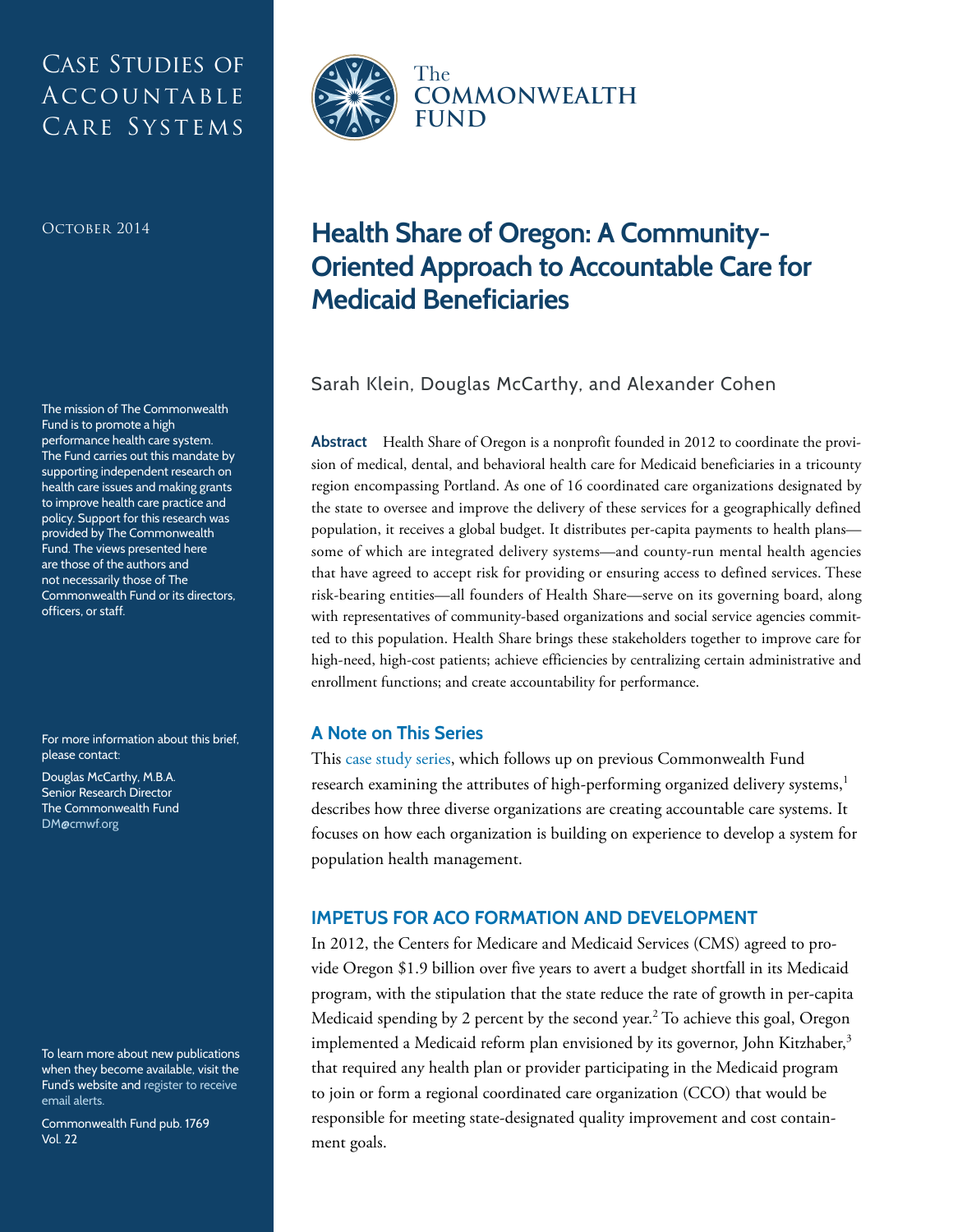Health Share of Oregon, the largest of 16 CCOs that formed across the state, was founded by four competing health plans, three county-run mental health agencies, and several health care provider organizations in the greater Portland area (Exhibit 1). The participating health plans and mental health agencies are designated risk-accepting entities (RAEs), which take financial responsibility for providing defined benefits to Medicaid beneficiaries. The health plan CareOregon, the subject of a previous Commonwealth Fund case study, $^4$  is one of these RAEs. The Portland area also is served by a competing CCO known as FamilyCare.

To meet the strict financial and quality targets set by the state, Health Share has instituted a wide range of initiatives to help member organizations improve the quality and coordination of care for high-need, high-cost patients. These efforts focus on improving care transitions, increasing care management, and addressing the socioeconomic barriers to health, including homelessness. This work is supported by a \$3.4 million state transformation grant to redesign care in accordance with local priorities and a \$17.3 million Health Commons grant from the Center for Medicare and Medicaid Innovation.<sup>5</sup>

| <b>Entity type</b>       | Nonprofit coordinated care organization that brings community partners together to<br>improve health outcomes and reduce costs for a geographically defined population of<br>Medicaid beneficiaries                                                                                                                                                                                                                                                                                                                                                                                                                                                                                                                                               |
|--------------------------|---------------------------------------------------------------------------------------------------------------------------------------------------------------------------------------------------------------------------------------------------------------------------------------------------------------------------------------------------------------------------------------------------------------------------------------------------------------------------------------------------------------------------------------------------------------------------------------------------------------------------------------------------------------------------------------------------------------------------------------------------|
| Service area             | Three counties (Clackamas, Multnomah, and Washington) encompassing greater Portland,<br>the state's largest metropolitan area                                                                                                                                                                                                                                                                                                                                                                                                                                                                                                                                                                                                                     |
| ACO program              | Medicaid accountable care organization                                                                                                                                                                                                                                                                                                                                                                                                                                                                                                                                                                                                                                                                                                            |
| <b>ACO</b> partners      | Seven risk-accepting entities (RAEs) that take financial responsibility for providing defined<br>medical or behavioral health services, nine dental health plans, and several community-<br>based organizations and social service agencies. Four RAEs focus on physical health care;<br>three of these-Kaiser Permanente, Providence Health and Services, and Tuality Healthcare-<br>are integrated delivery systems with affiliated health plans. The fourth, CareOregon, is<br>a network model health plan founded by safety-net providers, which include federally<br>qualified health centers, urban hospital systems, and an academic medical center. Three<br>RAEs are county mental health agencies that focus on behavioral health care. |
| <b>Patients served</b>   | Approximately 227,000 Medicaid beneficiaries were enrolled in Health Share as of June<br>2014. For physical health care, approximately two-thirds are served by the CareOregon RAE,<br>while the remaining third are served by the other three RAEs.                                                                                                                                                                                                                                                                                                                                                                                                                                                                                              |
| <b>Providers</b>         | Health Share's combined network includes 17,000 providers of all types, including nearly all<br>hospitals in the tricounty region (excluding the VA and Shriner Hospital for Children)                                                                                                                                                                                                                                                                                                                                                                                                                                                                                                                                                            |
| <b>EHR</b> systems       | Health Share is promoting links between providers' electronic health record (EHR) systems<br>and has created a care coordination registry to aid those working with its members who<br>have exceptional needs                                                                                                                                                                                                                                                                                                                                                                                                                                                                                                                                     |
| Financial<br>arrangement | Health Share receives a global per-capita budget from the Oregon Health Authority (the<br>state's Medicaid agency), which it apportions to its RAEs. These, in turn, pay contracted<br>providers on a capitated or fee-for-service basis. The state withholds 2 percent of the CCO's<br>overall capitation budget, contingent on the CCO and its RAEs meeting cost and quality<br>targets. Health Share retains 2 percent of its global budget to cover administrative expenses<br>and reserves. Future increases in per-capita payments to the CCO (and its RAEs) will be<br>reduced by 1 percentage point in the first year and a cumulative 2 percentage points the<br>second year.                                                            |
| Governance               | The CCO's governing board includes representatives of the entities bearing financial<br>risk, which have authority to make decisions about payment. By state mandate, the<br>board also includes representatives of safety-net hospitals, dental clinics, and substance<br>abuse treatment centers, as well as other stakeholders with expertise treating Medicaid<br>beneficiaries.                                                                                                                                                                                                                                                                                                                                                              |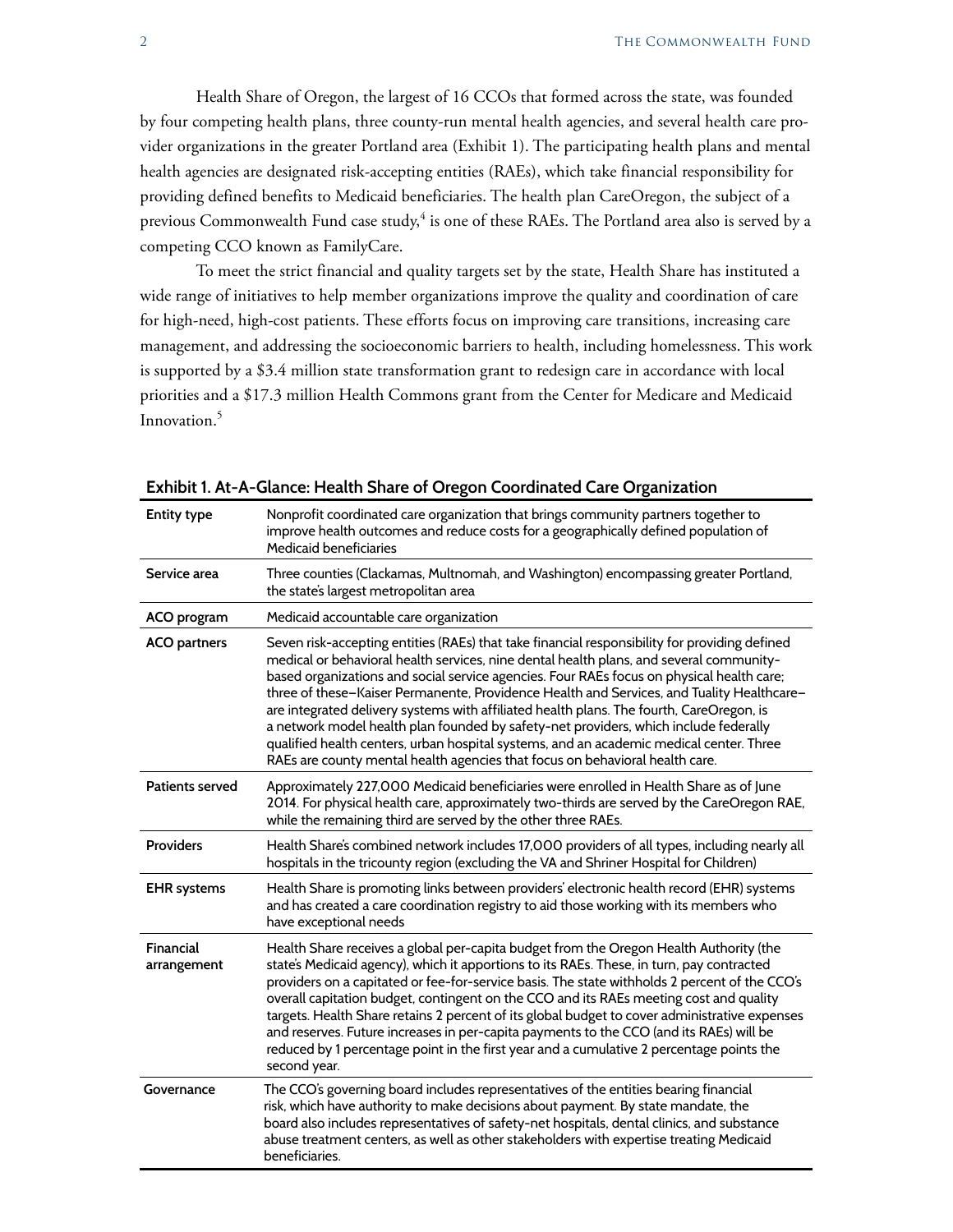### **BUILDING A SYSTEM FOR POPULATION HEALTH MANAGEMENT**

*Care redesign.* Because many of Health Share's provider organizations and payers had previously invested in the infrastructure needed to establish patient-centered medical homes (PCMHs), more than 90 percent of Health Share members are cared for in a state-certified PCMH. Health Share is now working to develop an advanced primary care model for patients with complex medical, behavioral, and social needs, using an approach similar to one used by Legacy Medical Group, part of an urban health system that contracts with CareOregon. This approach relies on nurse case managers, pharmacists, and social workers to support primary care physicians in medical homes that care for a large number of high-needs patients. Early data from Legacy show that this intensification of care reduced use of the hospital: admissions declined from 6.5 percent to 5.7 percent of patients in one year, while emergency department (ED) visits declined from 12.6 percent to 11.6 percent of patients.

Because mental health problems are common among Health Share members, the CCO is also working to identify and spread best practices for addressing these needs. Part of this involves helping the three county-based mental health agencies integrate their efforts through colocation of services and improved care transitions between inpatient psychiatric units and community mental health programs. For the latter, Health Share established an intensive transition team, funded by the Health Commons

*"To produce transformation, health systems have to make an intentional decision to shift resources into primary care and have conversations about standardizing discharge programs, as well as care plans and protocols. That is where you're going to see the greatest payoff."*

> **Janet L. Meyer, CEO, Health Share of Oregon**

grant, which provides short-term intensive case management and mental health services to individuals who have had a psychiatric hospital admission. The team deploys mobile crisis support specialists who can meet patients at the hospital and then follow them throughout their transition to outpatient care. Local mental health crisis programs in each county help connect these patients to communitybased services and supports.

The three county mental health agencies also are working to increase efficiency by standardizing administrative processes, which has the added benefit of improving Health Share's ability to monitor performance across its network as all three providers define and measure services in the same way. The administrative simplification has led to a reduction in the number of ways that services are authorized from several hundred to a few dozen, as well as agreement on standards for the length and intensity of services and the creation of a single contracting mechanism for residential treatment services. Discussions are under way to create and fund specialized high-cost substance abuse treatment services on a regional basis, which would be difficult for individual RAEs to sustain alone given the small numbers of patients who will benefit.

*Care management of patients with complex, costly needs.* Health Share is using funds from the Health Commons grant to wrap additional care management services around those already provided by its RAEs, with a focus on improving care transitions, increasing patient activation, and ensuring appropriate and cost-effective use of health care resources. One such program assigns "health resilience specialists" to engage and mentor patients who have had six or more ED visits or one nonobstetric hospital admission in a year. Home and community visits are common, allowing the health resilience specialists to observe firsthand the challenges patients face, including lack of transportation, safe housing, and refrigeration to store medications.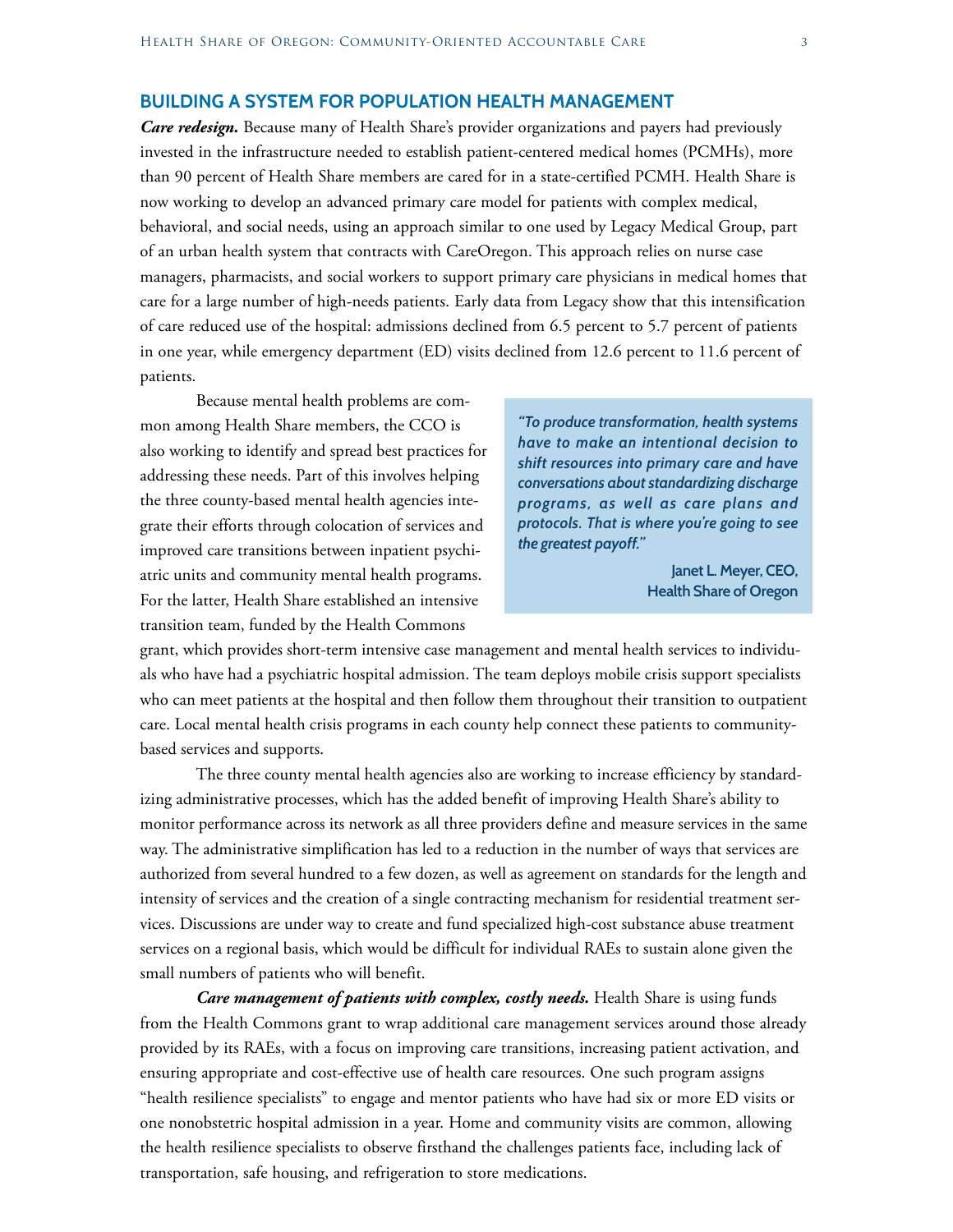The Health Commons grant also funds several other interventions aimed at improving care and reducing costs for high-risk Medicaid beneficiaries (Exhibit 2). Evaluation is integral to the grant program, allowing rapid learning as findings reveal ways in which the interventions can be recalibrated to achieve aims. For example, an evaluation of the ED Guides program, which places nontraditional health care workers in emergency departments to help patients with nonacute needs find the most appropriate place to get care, found the intervention reduced costs only among a subgroup of newly enrolled individuals and those with four or more ED visits in the past year.6 This discovery led the project team to refine the target population to increase the program's effectiveness.<sup>7</sup>

*Patient and family engagement and activation.* Policy leaders in Oregon believe consumers play a critical role in improving health outcomes and redesigning the health care system around their needs. As such, the CCO program requires the establishment of a community advisory council, with consumers making up half of the membership. The council is tasked with performing a community health assessment and health improvement plan. In addition, one of Health Share's largest RAEs uses outreach workers to support patients in navigating the health care system, improving their health literacy, and advocating for their needs and treatment preferences.

*Integrated data and analytics.* Health Share is working to build an integrated data system that will enable hospitals—the majority of which use the same electronic health record (EHR) system—to share information with clinics and outreach workers serving the same population of patients. Health Share also plans to leverage the state's investment in health information exchange and quality reporting systems to identify patients in need of care management and enable better care coordination. The CCO also has created a performance dashboard to help providers track their individual and joint progress in meeting performance targets set by the state to improve quality for Medicaid beneficiaries.<sup>8</sup>

*Supportive payment models and financial incentives.* The Oregon Health Authority—the state's Medicaid agency—pays CCOs a fixed amount per Medicaid member. The state is reducing the rate of increase in these per-capita payments by 1 percentage point in the first year and a cumulative 2 percentage points the second year. Health Share apportions per-capita payments to its RAEs after retaining 2 percent to cover administrative expenses and reserves. RAEs have the flexibility to use per-capita payments for care redesign activities in partnership with their contracted providers, which are paid on a capitated or fee-for-service basis. The RAEs also have the opportunity to earn performance incentives worth up to 2 percent of their capitation payments, contingent on the CCO meeting performance targets on 17 metrics collected by the Oregon Health Authority.

The state's payment model also provides flexibility for CCOs to use their funding to address nonmedical needs that impact health, like housing. For instance, funds could be used to buy an air conditioner for a homebound patient to help prevent exacerbations of chronic conditions leading to hospitalization. Health Share is working with community-based organizations and social services agencies to use these resources in an effective and prudent way, given the limited pool of funding.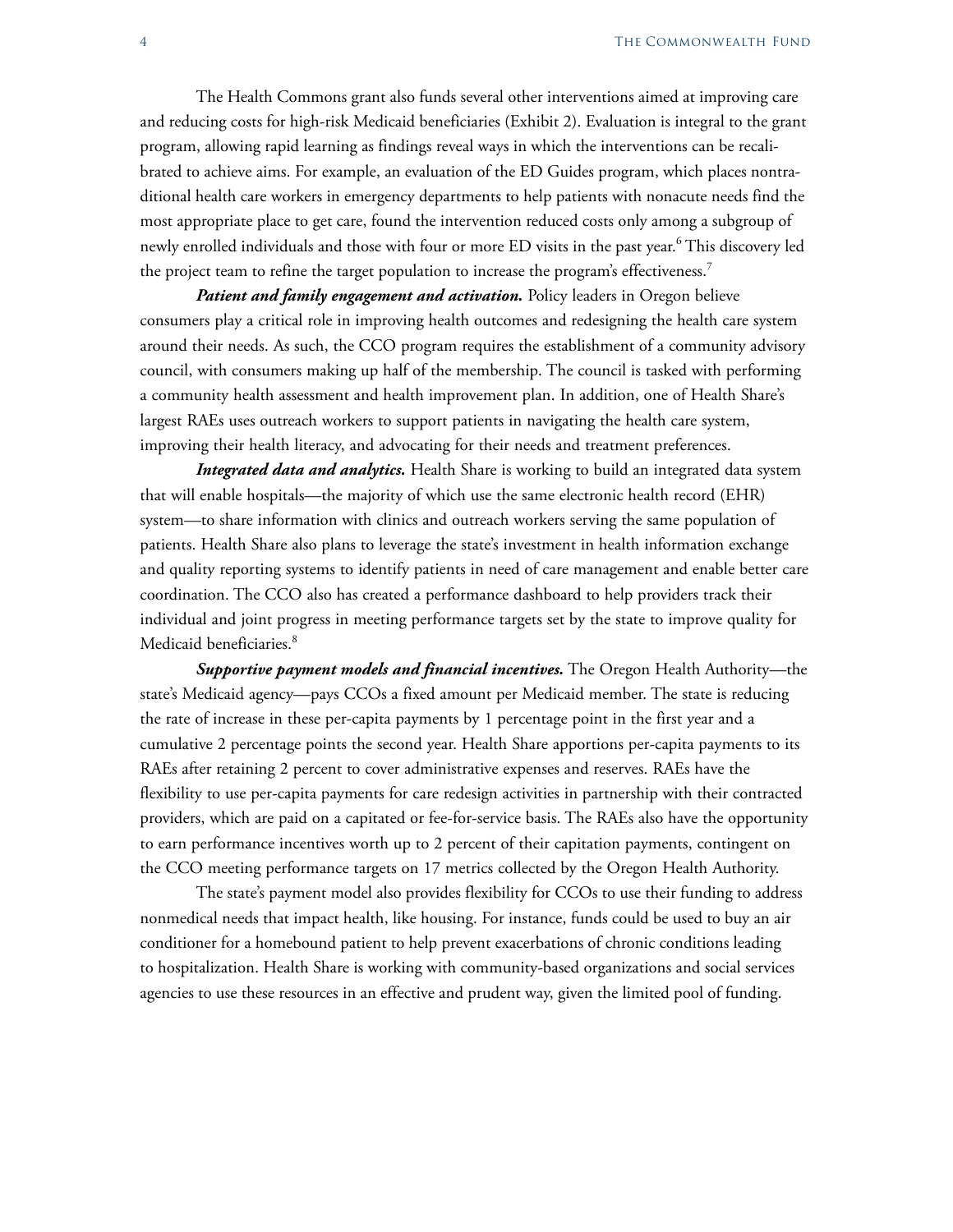#### **Exhibit 2. Health Share Interventions Supported by the Health Commons Grant**

- **1. ED Guides:** A program that places nontraditional health care workers in emergency departments to help patients with nonacute needs find the most appropriate place to get care.
- **2. Standard Transitions:** A program focused on building standard discharge summaries into electronic health record systems of hospitals affiliated with the CCO and creating standardized workflows to ensure that the primary care and inpatient care teams know exactly who is responsible for each step in the care process.
- **3. C-Train:** A care transitions intervention that provides high-intensity support to high-use patients who are discharged from the hospital. This program helps patients transition from inpatient to outpatient care, provides pharmacist support to increase medication adherence, and links patients to resources to meet psychosocial needs.
- **4. Intensive Transitions Teams:** A program that provides transitions support for patients who have had a psychiatric hospital admission. It relies on mobile crisis support specialists to meet patients at the hospital and then follow them throughout their transition to outpatient care.
- **5. Interdisciplinary Community Care Teams (ICCTs):** Teams provide multidisciplinary support to high-use patients to help them build health literacy, address psychosocial needs, and overcome barriers to health. Within the ICCT program, there are four subprograms that have each hired outreach workers with specialized skill sets to meet the needs of the unique populations served.
	- **a. Health Resilience Program:** A program run centrally by CareOregon that embeds 16 health resilience specialists in primary care clinics across the community. Two are embedded in specialty clinics that serve patients with complex pulmonary and liver conditions. One is paired with a physician assistant in a community setting.
	- **b. Central City Concern Health Improvement Project:** This program employs five outreach workers, including a recovery specialist, a registered nurse, and a mental health professional who are embedded in a primary care clinic and serve patients experiencing homelessness.
	- **c. New Directions:** This program employs three social workers embedded in a hospital emergency department (ED) who work with frequent ED utilizers with mental health challenges.
	- **d. Tri-County 911 Service Coordination Program:** This program employs four social workers who work in the three counties with frequent 911 callers.

Source: Adapted from Health Commons Grant Narrative Progress Report, June 30, 2014, [http://www.healthcommonsgrant.org/wp-content/](http://www.healthcommonsgrant.org/wp-content/uploads/Grant-Update.pdf) [uploads/Grant-Update.pdf](http://www.healthcommonsgrant.org/wp-content/uploads/Grant-Update.pdf).

#### **RESULTS**

The Oregon Health Authority reported performance results for 2013, the first full year that CCOs were operating statewide. Health Share earned 100 percent of its performance incentive pool for meeting benchmark or improvement targets set by the state on 12 of 16 measures, such as an 18 percent reduction in ED visits, and for enrolling more than 80 percent of its members in primary care medical homes (see [Appendix](#page-7-0)).<sup>9</sup> Through initiatives funded by its Health Commons grant, Health Share seeks to produce savings of \$32.5 million through a reduction in avoidable hospitalizations of 17 percent and emergency department use of 20 percent for the target high-use population of 19,000 patients in the first three years. These estimated savings were based partly on early results of pilot programs.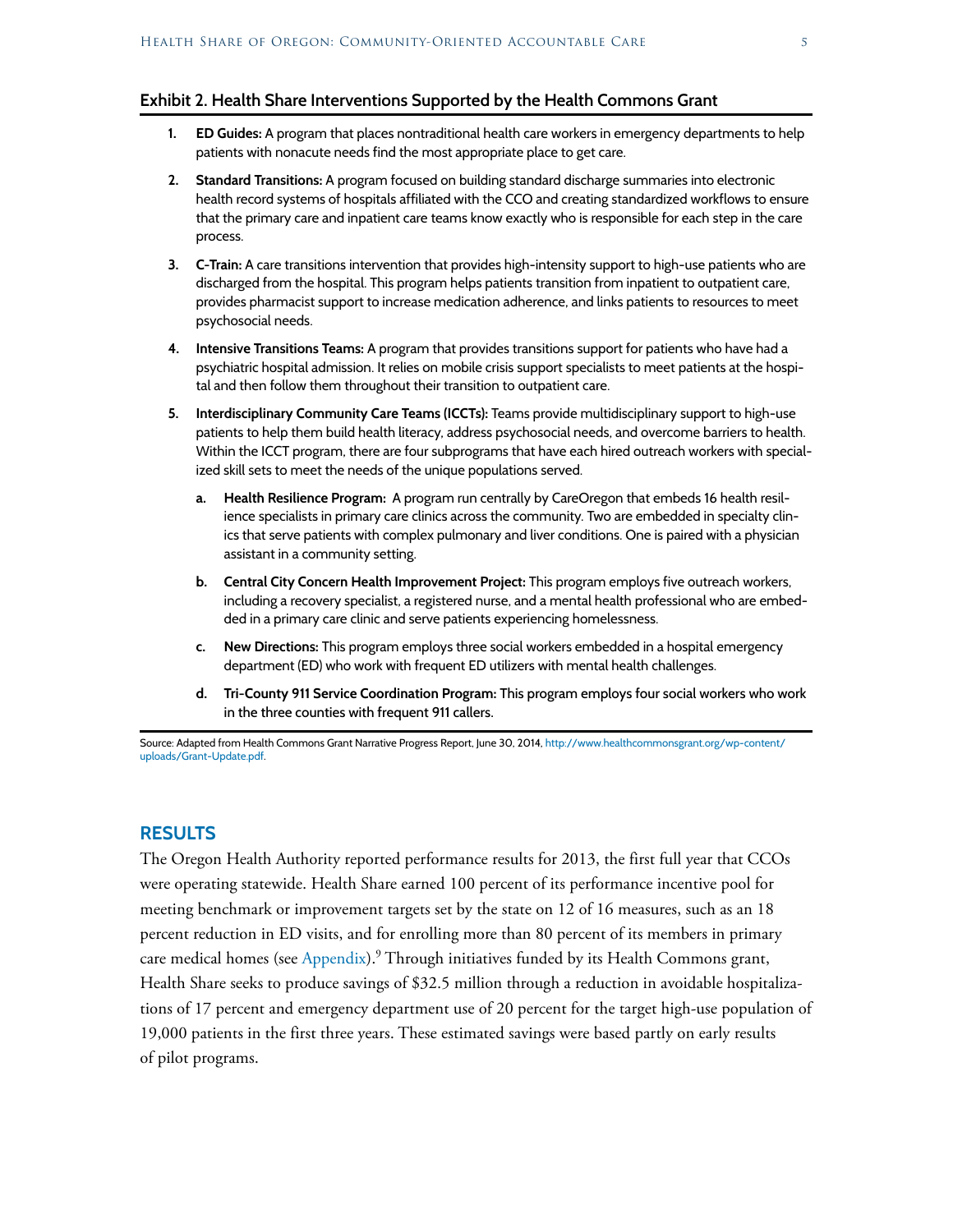#### **LESSONS LEARNED**

*Enabling factors.* Oregon is unique among U.S. states in terms of the sophistication of its Medicaid agency and its willingness to experiment with managed care techniques that are fundamental to the design of CCOs.

*Challenges and insights.* While Health Share enjoys both state and federal support, its ultimate success depends on the willingness and capacity of its stakeholders to invest in new approaches to care. The Medicaid financial crisis that led to the creation of Health Share and other CCOs offered a powerful incentive for provider organizations to cooperate to avoid disrupting the flow of Medicaid payments that help cover their fixed costs. With a bailout from the federal government, that sense of urgency lessened, reducing the momentum for immediate change.

Like other CCOs in the state, Health Share faces the challenge of accommodating a large number of newly enrolled Medicaid beneficiaries who joined the program when the state expanded eligibility under the Affordable Care Act. The rapid influx of new members has strained the capacity of existing primary care sites, leading to a spike in ED visits in the Portland area and elsewhere in the state.<sup>10</sup>

Although the three mental health RAEs have made progress in integrating behavioral health services across the three counties, there has not yet been meaningful integration among physical and mental health RAEs. A related challenge is the desire of staff in competing physical health RAEs to retain autonomy in executing programs designed to achieve shared cost and quality goals. To help address this, Health Share established a chief medical officer workgroup to encourage collaboration and increase accountability for joint approaches to clinical transformation and has more recently created joint operating committees for its physical, behavioral health, and dental partners.

Health Share also must find a way to ensure that the administrative costs of its efforts to centralize processes and procedures yield benefits that are greater than its member organizations could realize from alternative use of the funds. Determining the best use of funds and the strategic focus for the organization has not been easy given the diversity of opinion regarding the strongest levers for achieving transformation, according to the organizations' leaders. Some believe the greatest benefit will come from engaging hospital systems, which control the means of health care production, while others see opportunity in engaging community organizations and social service agencies that can influence the socioeconomic determinants of health.

*Next steps.* Health Share leaders say fostering greater transparency of quality and cost data will be one of the organization's next steps. It also must find ways of sustaining care management programs now supported by grant funding, by demonstrating that the programs are worth direct investment by RAEs as a mechanism for reducing hospital use and costs.

Health Share also will continue to encourage provider organizations to assume risk as a means of accelerating practice transformation. This may mean some safety-net hospital systems that now contract with CareOregon will become separate risk-bearing entities—a shift that may be accelerated as commercial payers seek to enter risk-sharing agreements with these providers. Although it will likely continue to serve as a RAE for safety-net clinics, CareOregon is supportive of this change in its network as part of its transition toward a company that offers management services for health system improvement.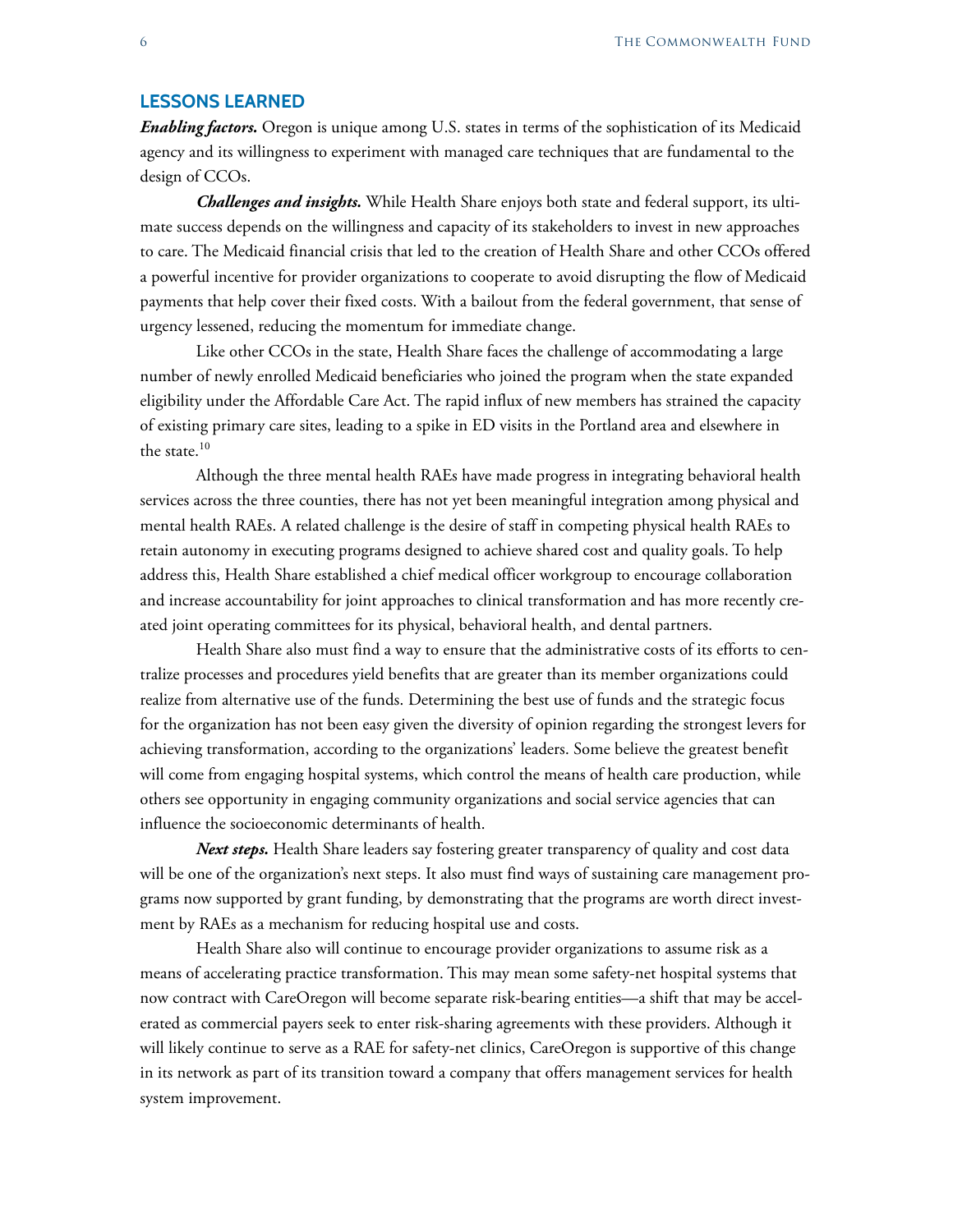## **NOTES**

- <sup>1</sup> D. McCarthy and K. Mueller, *[Organizing for Higher Performance: Case Studies of Organized](http://www.commonwealthfund.org/publications/case-studies/2009/jul/organizing-for-higher-performance-case-studies-of-organized-delivery-systems)  [Delivery Systems](http://www.commonwealthfund.org/publications/case-studies/2009/jul/organizing-for-higher-performance-case-studies-of-organized-delivery-systems)* (New York: The Commonwealth Fund, July 2009); and D. McCarthy and S. Klein, *[The Triple Aim Journey: Improving Population Health and Patients' Experience of Care, While](http://www.commonwealthfund.org/publications/case-studies/2010/jul/triple-aim-improving-population-health)  [Reducing Costs](http://www.commonwealthfund.org/publications/case-studies/2010/jul/triple-aim-improving-population-health)* (New York: The Commonwealth Fund, July 2010).
- <sup>2</sup> The financing arrangement was made through a modification of the state's existing Section 1115 waiver for the Oregon Health Plan. See: E. C. Stecker, "The Oregon ACO Experiment— Bold Design, Challenging Execution," *New England Journal of Medicine,* March 14, 2013 368(11):982–85.
- <sup>3</sup> K. Foden-Vencil, "Oregon's \$2 Billion Medicaid Bet," *Kaiser Health News*, May 30, 2012; and S. Abramsky, "John Kitzhaber's Oregon Dream," *The Nation*, May 21, 2013.
- <sup>4</sup> S. Klein and D. McCarthy, *[CareOregon: Transforming the Role of a Medicaid Health Plan from Payer](http://www.commonwealthfund.org/publications/case-studies/2010/jul/careoregon)  [to Partner](http://www.commonwealthfund.org/publications/case-studies/2010/jul/careoregon)* (New York: The Commonwealth Fund, July 2010).
- <sup>5</sup> The Health Commons project is supported by Grant Number 1C1CMS330985 from the U.S. Department of Health and Human Services, Centers for Medicare and Medicaid Services. The contents of this publication are solely the responsibility of the authors and do not necessarily represent the official views of the U.S. Department of Health and Human Services or any of its agencies.
- <sup>6</sup> Providence Health and Services, CORE (Center for Outcomes Research and Education), *Providence ED Guide Program: Analysis of Program Impacts and Sustainability* (Portland, Ore.: Providence Health & Services, March 21, 2014), [http://www.healthcommonsgrant.org/wp-con](http://www.healthcommonsgrant.org/wp-content/uploads/2014-3-21-ED-Guide-Report-FINAL.pdf)[tent/uploads/2014-3-21-ED-Guide-Report-FINAL.pdf.](http://www.healthcommonsgrant.org/wp-content/uploads/2014-3-21-ED-Guide-Report-FINAL.pdf)
- <sup>7</sup> Health Share of Oregon, Health Commons Grant, *Narrative Progress Report for the Reporting Period Ending June 30, 2014,* [http://www.healthcommonsgrant.org/wp-content/uploads/Grant-](http://www.healthcommonsgrant.org/wp-content/uploads/Grant-Update.pdf)[Update.pdf](http://www.healthcommonsgrant.org/wp-content/uploads/Grant-Update.pdf).
- <sup>8</sup> *Health Share of Oregon 1.0—Building the Foundation,* [http://www.healthcommonsgrant.org/wp](http://www.healthcommonsgrant.org/wp-content/uploads/Health-Share-Building-the-Foundation-2014-2.pdf)[content/uploads/Health-Share-Building-the-Foundation-2014-2.pdf](http://www.healthcommonsgrant.org/wp-content/uploads/Health-Share-Building-the-Foundation-2014-2.pdf).
- <sup>9</sup> Oregon Health Authority, Office of Health Analytics, *Coordinated Care Organization Performance Measures 2013 Final Report, June 24, 2014,* [http://www.oregon.gov/oha/Metrics/](http://www.oregon.gov/oha/Metrics/Documents/cco-healthshare-2014-06.pdf) [Documents/cco-healthshare-2014-06.pdf;](http://www.oregon.gov/oha/Metrics/Documents/cco-healthshare-2014-06.pdf) and Oregon Health Authority, *Oregon's Health System Transformation 2013 Performance Report,* June 24, 2014, [http://www.oregon.gov/oha/Metrics/](http://www.oregon.gov/oha/Metrics/Documents/2013%20Performance%20Report.pdf) [Documents/2013%20Performance%20Report.pdf](http://www.oregon.gov/oha/Metrics/Documents/2013%20Performance%20Report.pdf).
- <sup>10</sup> D. Thompson, "Oregon's CCOs Get a Flood of New Enrollees: Can They Handle It?" *Portland Business Journal*, Jan. 16, 2014.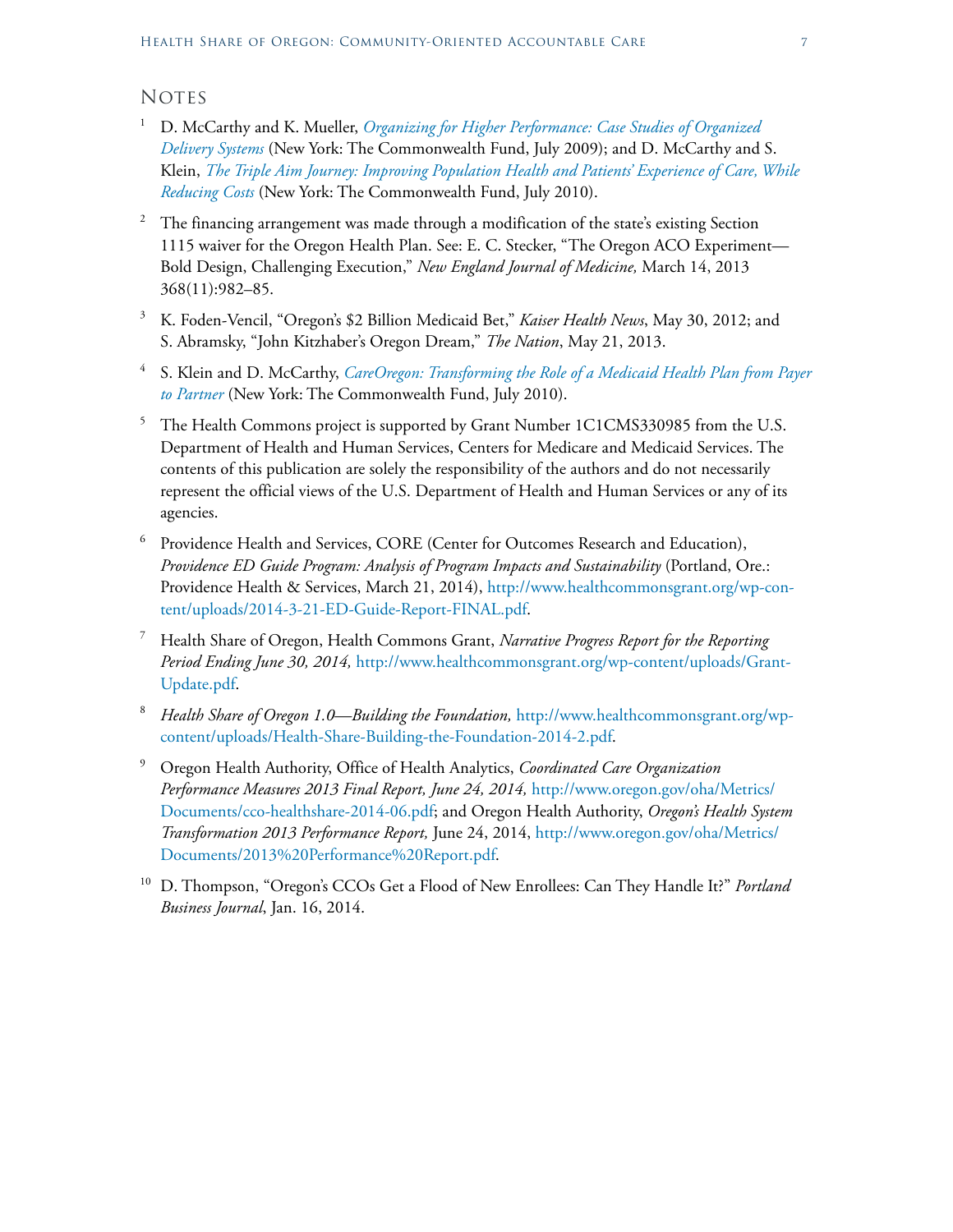## <span id="page-7-0"></span>**Appendix. Oregon Coordinated Care Organization Performance Results**

|                                                                                          | <b>Statewide</b> |       |          | <b>Health Share</b> |       |          | <b>Benchmark</b> |
|------------------------------------------------------------------------------------------|------------------|-------|----------|---------------------|-------|----------|------------------|
| <b>PERCENTAGE MEASURES</b>                                                               |                  |       |          |                     |       |          |                  |
| (higher is better unless indicated)                                                      | 2011             | 2013  | Change   | 2011                | 2013  | Change   |                  |
| Access to care                                                                           | 83.0             | 84.3  | 1.6%     | 83.0                | 80.2  | $-3.4%$  | 87.0             |
| Adolescent well care                                                                     | 27.1             | 29.2  | 7.7%     | 31.2                | 33.5  | 7.4%     | 53.2             |
| SBIRT for alcohol or other substance misuse                                              | 0.0              | 2.0   |          | 0.0                 | 1.0   |          | 13.0             |
| Appropriate testing for children with pharyngitis                                        | 73.7             | 72.8  | $-1.2%$  | 72.1                | 73.8  | 2.4%     | 76.0             |
| Cervical cancer screening                                                                | 56.1             | 53.3  | $-5.0%$  | 56.9                | 55.3  | $-2.8%$  | 74.0             |
| Childhood immunization status                                                            |                  | 65.3  | $-1.1\%$ | 68.0                | 69.4  | 2.1%     | 82.0             |
| Chlamydia screening in women ages 16-24                                                  |                  | 54.4  | $-9.2%$  | 65.8                | 62.3  | $-5.3%$  | 63.0             |
| Comprehensive diabetes care: HbA1c testing                                               |                  | 79.3  | 1.0%     | 80.3                | 80.7  | 0.5%     | 86.0             |
| Comprehensive diabetes care: LDL-C screening                                             |                  | 70.1  | 4.3%     | 68.2                | 72.0  | 5.6%     | 80.0             |
| Developmental screening in the first 36 months of life                                   |                  | 33.1  | 58.4%    | 19.3                | 33.9  | 75.6%    | 50.0             |
| Early elective delivery (lower is better)                                                |                  | 2.6   | $-74.3%$ | 11.8                | 3.5   | -70.3%   | 5.0              |
| Electronic health record (EHR) adoption                                                  | 28.0             | 59.0  | 110.7%   | 32.3                | 59.2  | 83.3%    | 49.2             |
| Follow-up after hospitalization for mental illness                                       | 65.2             | 67.6  | 3.7%     | 65.6                | 69.1  | 5.3%     | 68.0             |
| Follow-up care for children prescribed ADHD medication<br>(initiation phase)             | 52.2             | 53.3  | 2.1%     | 55.8                | 58.7  | 5.2%     | 51.0             |
| Immunization for adolescents                                                             | 49.2             | 52.9  | 7.5%     | 57.2                | 59.9  | 4.7%     | 70.8             |
| Medical assistance with smoking and tobacco use cessation:<br>advice to quit             | 50.0             | 55.0  | 10.0%    | 58.0                | 58.1  | 0.2%     | 84.4             |
| Medical assistance with smoking and tobacco use cessation:<br>medication recommendation  | 24.0             | 28.9  | 20.4%    | 28.0                | 41.9  | 49.6%    | 50.7             |
| Medical assistance with smoking and tobacco use cessation:<br>strategies to quit         | 22.0             | 23.6  | 7.3%     | 27.0                | 30.1  | 11.5%    | 56.6             |
| Mental and physical health assessment within 60 days for<br>children in DHS custody      | 53.6             | 63.5  | 18.5%    | 51.4                | 60.9  | 18.5%    | 90.0             |
| Patient-centered primary care home enrollment**                                          | 51.8             | 78.6  | 51.7%    | 50.3                | 81.2  | 61.4%    | 100.0            |
| Timeliness of prenatal care                                                              | 65.3             | 67.3  | 3.1%     | 67.5                | 68.5  | 1.5%     | 69.4             |
| Satisfaction with care (CAHPS)                                                           | 78.0             | 84.0  | 7.7%     | 80.0                | 79.5  | -0.6%    | 84.0             |
| Well-child visits in the first 15 months of life                                         | 68.3             | 60.9  | $-10.8%$ | 70.5                | 61.3  | $-13.0%$ | 77.3             |
| <b>RATE MEASURES</b>                                                                     |                  |       |          |                     |       |          |                  |
| (lower is better unless indicated)                                                       |                  |       |          |                     |       |          |                  |
| All-cause readmission (per 1,000 member months)                                          | 12.3             | 11.7  | $-4.9%$  | 14.2                | 13.4  | $-5.6%$  | 10.5             |
| Emergency department use (per 1,000 member months)                                       | 61.0             | 50.5  | $-17.2%$ | 64.6                | 52.8  | $-18.3%$ | 44.4             |
| Outpatient use (per 1,000 member months; higher is better)                               | 364.2            | 323.5 | $-11.2%$ | 363.0               | 337.4 | $-7.1%$  | 439.0            |
| Colorectal cancer screening (per 1,000 member months;<br>higher is better)               | 10.7             | 11.4  | 6.5%     | 12.5                | 14.0  | 12.0%    | 12.9             |
| Diabetes short-term complications in adults admission rate<br>(per 100,000 member years) | 192.9            | 211.5 | 9.6%     | 185.1               | 183.8 | $-0.7%$  | 173.6            |
| COPD or asthma in older adults (age 40+) admission rate<br>(per 100,000 member years)    | 454.6            | 308.1 | -32.2%   | 522.0               | 415.9 | $-20.3%$ | 409.1            |
| Asthma admission rate among adults ages 18-39<br>(per 100,000 member years)              | 53.4             | 43.6  | $-18.4%$ | 75.8                | 57.3  | $-24.4%$ | 48.1             |
| Congestive heart failure admission rate among adults<br>(per 100,000 member years)       | 336.9            | 247.0 | $-26.7%$ | 457.8               | 411.4 | $-10.1%$ | 303.2            |

Notes: Bolded measures represent performance incentive pool measures; three additional measures (not shown) were tested in the first year (Health Share met all three testing measures). SBIRT = Screening, Brief Intervention and Referral to Treatment.

\* For the patient-centered primary care home enrollment measure, plans have to achieve a rate of at least 60% to receive 100% of their incentive pool dollars. Source: Oregon Health Authority, Oregon's Health System Transformation 2013 Performance Report, June 24, 2014, [http://www.oregon.gov/oha/Metrics/]( http://www.oregon.gov/oha/Metrics/Documents/2013%20Performance%20Report.pdf) [Documents/2013%]( http://www.oregon.gov/oha/Metrics/Documents/2013%20Performance%20Report.pdf)20Performance[%20Report.pdf.]( http://www.oregon.gov/oha/Metrics/Documents/2013%20Performance%20Report.pdf)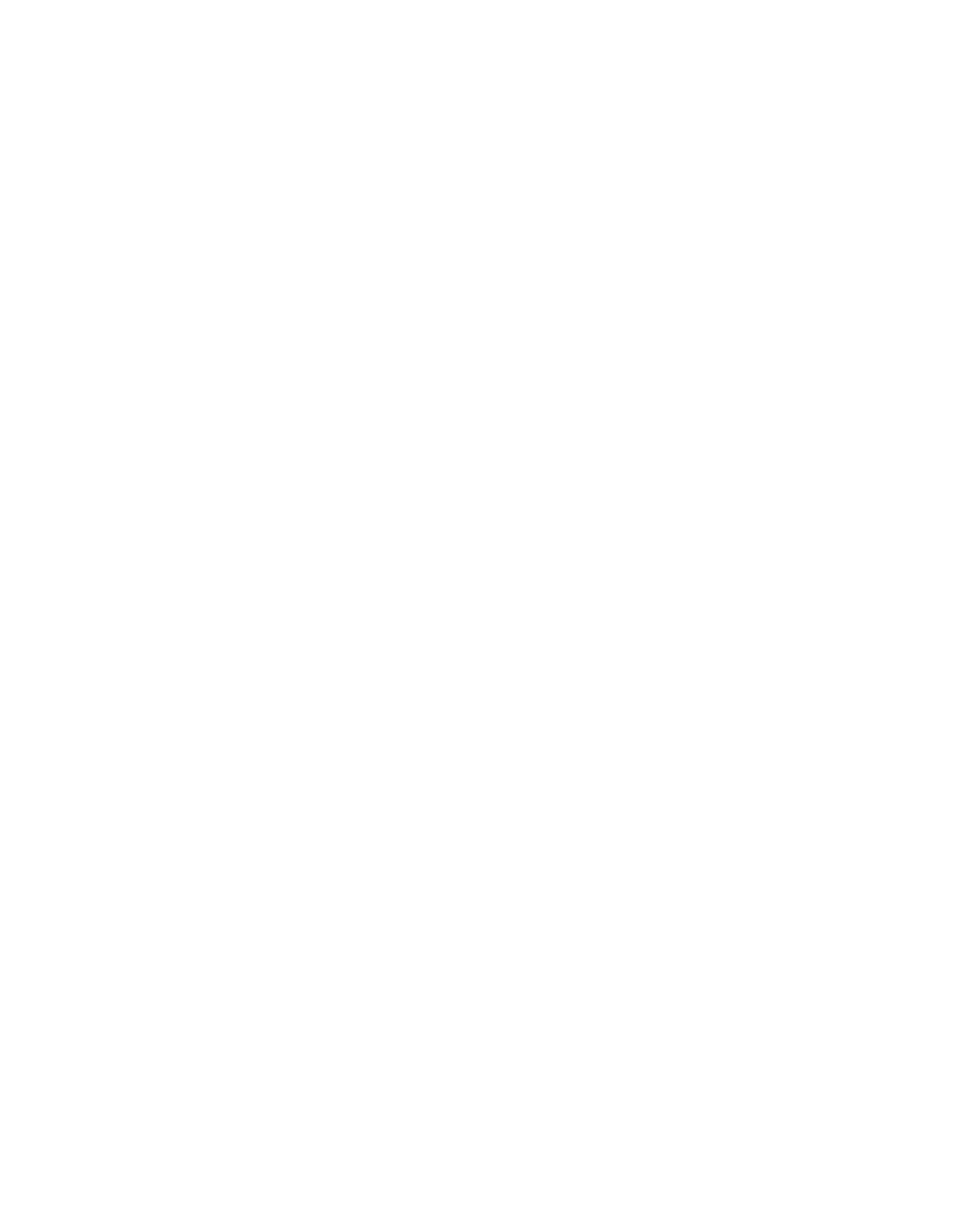#### About the Authors

**Sarah Klein** is an independent journalist in Chicago. She has written about health care for more than 10 years as a reporter for publications including *Crain's Chicago Business* and *American Medical News.* She serves as editor of *Quality Matters,* a bimonthly newsletter published by The Commonwealth Fund. Ms. Klein received a B.A. from Washington University and attended the Graduate School of Journalism at the University of California, Berkeley.

**Douglas McCarthy, M.B.A.,** directed this project as senior research adviser at the Institute for Healthcare Improvement from 2011 to 2013. He currently serves as senior research director for The Commonwealth Fund, where he oversees the Fund's Scorecard project, conducts case-study research on delivery system reforms and breakthrough opportunities, and serves as a contributing editor to the Fund's bimonthly newsletter *Quality Matters.* His 30-year career has spanned research, policy, operations, and consulting roles for government, corporate, academic, nonprofit, and philanthropic organizations. He has authored and coauthored reports and peer-reviewed articles on a range of health care–related topics, including more than 50 case studies of high-performing organizations and initiatives. Mr. McCarthy received his bachelor's degree with honors from Yale College and a master's degree in health care management from the University of Connecticut. During 1996–1997, he was a public policy fellow at the Hubert H. Humphrey School of Public Affairs at the University of Minnesota.

**Alexander (Sandy) Cohen, M.P.H., M.S.W.,** a research associate at the Institute for Healthcare Improvement (IHI), supports qualitative research of high-performing local and regional health systems, as well as the design and rollout of a formative evaluation system applied to a range of IHI quality improvement projects. For more than five years he has engaged in a diverse spectrum of health services research and practice across academic, nonprofit, and community-based settings, specializing in mental and behavioral health services, care management systems, and health care reform. Mr. Cohen received master's degrees in clinical social work and public health, concentrating in health policy and management, from Boston University.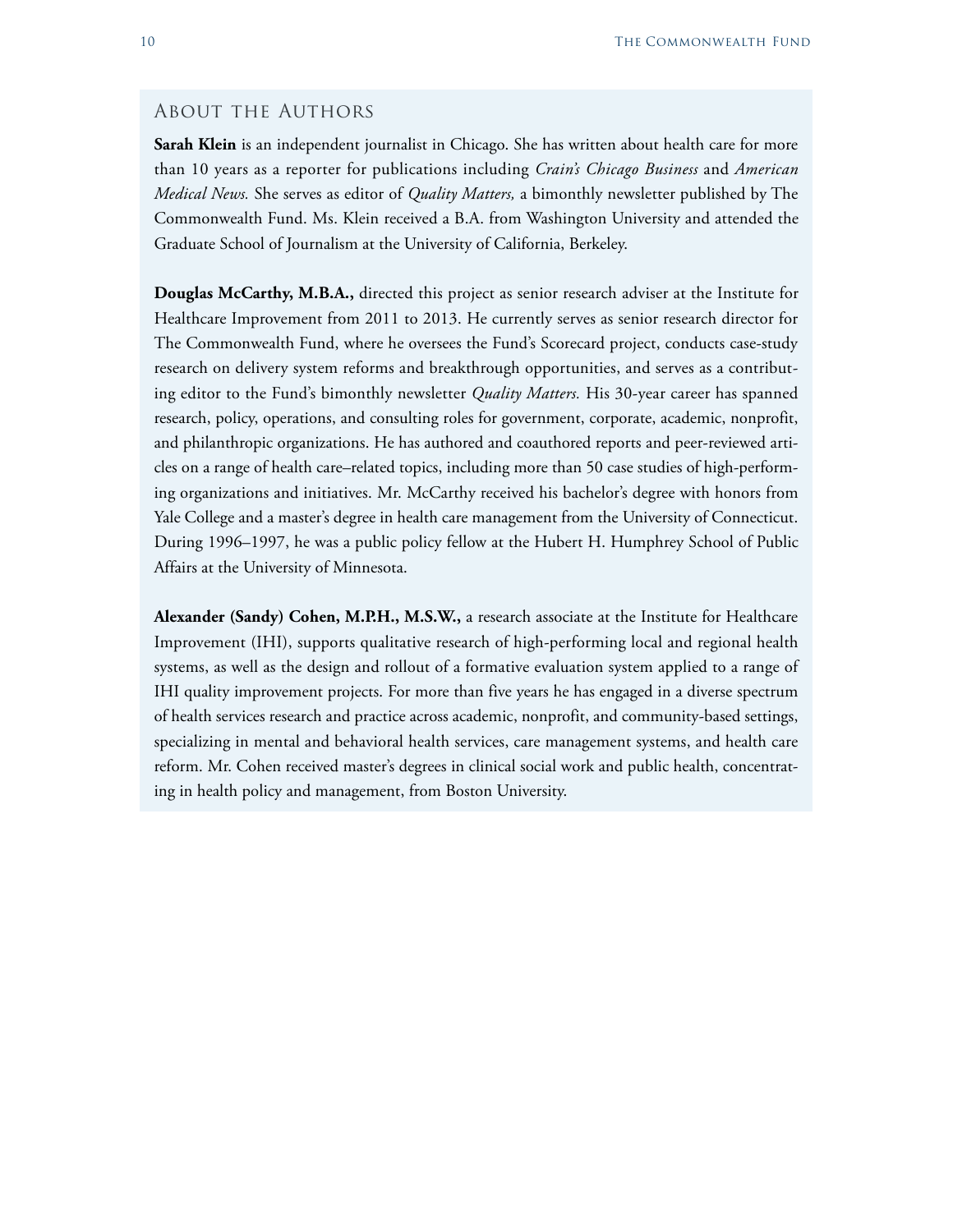## Acknowledgments

This case study was developed as part of a grant from The Commonwealth Fund to the Institute for Healthcare Improvement (IHI). The authors gratefully acknowledge the following individuals who kindly provided information for the case study:

Health Share of Oregon: Janet L. Meyer, chief executive officer; David Labby, M.D., chief medical officer; Alyssa Craigie, M.P.A., associate director, Health Commons.

CareOregon: Patrick Curran, chief executive officer; Rebecca Ramsay, B.S.N., M.P.H., director of community care.

Legacy Medical Group, Primary Care Division: Melinda Muller, M.D., clinical vice president; Jon Hersen, vice president of care transformation; Prasanna Krishnasamy, M.D., medical home medical director; Jackie Ross, medical home program manager.

The authors also thank staff at The Commonwealth Fund and the Institute for Healthcare Improvement for advice on and assistance with case study preparation, in particular John W. Whittington, M.D., lead faculty for the Triple Aim initiative at IHI; Trissa Torres, M.D., senior vice president at IHI; and Anne-Marie Audet, M.D., vice president, Health Care Delivery System Reform and Breakthrough Opportunities at The Commonwealth Fund. We also thank The Commonwealth Fund communications team for support in reviewing and publishing the report.

*The views presented here are those of the authors and not necessarily those of the Institute for Healthcare Improvement or The Commonwealth Fund or their directors, officers, or staff. This case study was based on publicly available information and self-reported data provided by the case study institutions. The Commonwealth Fund is not an accreditor of health care organizations or systems, and the inclusion of an institution in the Fund's case study series is not an endorsement by the Fund for receipt of health care from the institution.*

*Editorial support was provided by Deborah Lorber.*